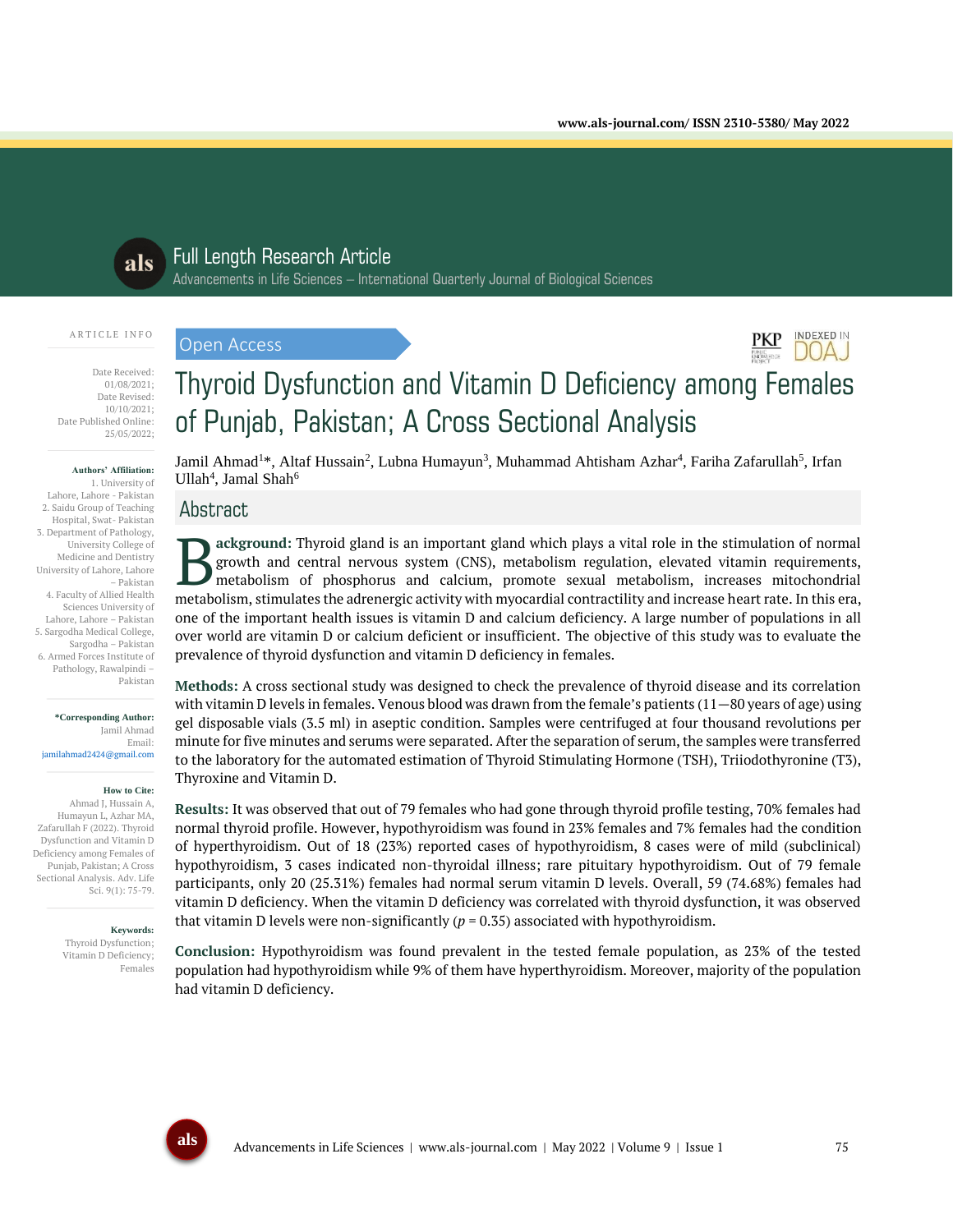## Introduction

Thyroid gland is situated among C5 and T1 vertebrae in front of the neck. Thyroid gland is present below the sternohyoid, platysma, and sternothyroid muscles. The weight of thyroid is about 15 to 20 grams. In females, the weight of thyroid is less as compared to males. In infants, weight of thyroid is about 1g. As the age increases, the weight of thyroid increases approximately 1g. Thyroid gland is a bilobed, red colored, delicate, H shaped, parenchymal structure. Both lobes of thyroid gland are about 4cm long, 2cm wider and about 2 to 3cm broad. Isthmus is about 2cm long, 2 to 6 mm broad, and 2 cm wider [1].

Thyroid gland consists of two lobes and the right lobe of thyroid gland is larger as compared to the left lobe and these lobes are linked together by isthmus. The secretory unit of thyroid gland is known as acinus or thyroid follicle. The outer layer of each follicle has epithelial cells and amorphous material known as colloid and is enclosed with epithelial cells and is made up of thyroglobulin (Tg). In colloid near the surface of epithelial cells some important reactions such as, formation of thyroid hormone like iodination and secretion of hormones take place. Thyroid gland also consists of C cells or parafollicular cells. These cells produce calcitonin, which is a polypeptide hormone. These cells are only present within the basement lamina or is present in form of clusters with in the interfollicular spaces [2].

Thyroid gland is an important gland which plays a vital role in the stimulation of normal growth and central nervous system (CNS), metabolism regulation, elevated vitamin requirements, metabolism of phosphorus and calcium, promote sexual metabolism, increases mitochondrial metabolism, stimulates the adrenergic activity with myocardial contractility and increase heart rate [2]. In this era, one of the worldwide health issue is vitamin D and calcium deficiency. A large number of populations in all over world is vitamin D or calcium deficient or insufficient [3].

Thyroid gland involves two conditions, hypothyroidism and hyperthyroidism. Hypothyroidism is the decrease in thyroid hormone production and secretion. This common disorder occurs in both forms mild and severe in 2% and 15% populations. Men are less affected than women and with the increase in age both gender affects more frequently. Many abnormalities in the functioning and structure of thyroid gland leading to the deficiency of thyroid hormone [2].

Vitamin D plays a vital role in health, specifically for the strengthening of healthy bones. It is also important for the proper functioning of the organs such as lungs, heart, muscles and brain. It boosts the immune system

to fight against infectious organisms. Body gets its vitamin D from exogenous sources. It is converted from inactive vitamin D into a hormone called activated vitamin D or calcitriol. Vitamin D is also essential to absorb minerals such as phosphorus and calcium  $(4)$ . The normal vitamin D level ranges from 30 to 100 ng/ml. The vitamin D level ranging from 20 to 29 ng/mL is deliberated deficient, if vitamin D level is <12 ng/ml, it is measured to be an indication of critical insufficient level of vitamin D. The circulating thyroid hormone and vitamin D are attached on identical receptors called steroid hormone receptors [5]**.**

A couple of mechanisms describe the decreased vitamin D level in hypothyroid condition. One of these mechanisms is the malabsorption of vitamin D in the intestine and other one is that the incomplete activation of vitamin D. Low vitamin D levels was observed in patients suffered with Grave's disease. Vitamin D status and malabsorption of vitamin D in the intestine can affect the onset or development of many autoimmune diseases. Furthermore, vitamin D supplementation play a vital role in the prevention of several autoimmune diseases in individuals [6].

Vitamin D level does not directly affect thyroid hormone level leading to hypothyroidism or hyperthyroidism. Immuno-regulation appears to be a more realistic explanation for this phenomenon. Vitamin D in the regulation of cytokines, for example interleukin IL-6, IL-17, (IL)-1, and tumor necrosis factor (TNF- $\alpha$ ) play a vital role in autoimmune thyroid disease (AITD). Statistical analysis shown that the onset of postpartum thyroiditis (PPT) is associated lower serum vitamin D level. Vitamin D deficiency is a possible cause in the progress of AITD, but it did not correlate with the titers of thyroid peroxidase antibody (TPOAb) and thyroglobulin antibody (TgAb) and nor with the levels of thyroid hormones [6]. Thyroid reactive antibodies (TRAb) titer in GD is fluctuated with vitamin D level; the highest vitamin D level are involved in the development of AITD. Vitamin D does not have strong relationship with the titers of thyroid antibodies in GD patients [7].

A different gene has been found in the Vitamin D receptor. It indicated that people are susceptible to Hashimoto thyroiditis and Grave's disease. Vitamin D bind with the vitamin D receptor (VDR) and induced its effect and activated the VDR-responsive genes. Although, autoimmune thyroid diseases (AITDs) could be associated with VDR gene polymorphism [8].

The frequency of vitamin D deficiency has been considerably greater in patients suffered with AITDs as compared to healthy persons. Vitamin D deficiencies are associated with the increased incidence of autoimmune diseases, including rheumatoid arthritis and systemic lupus erythematosus, type I diabetes mellitus (T1DM)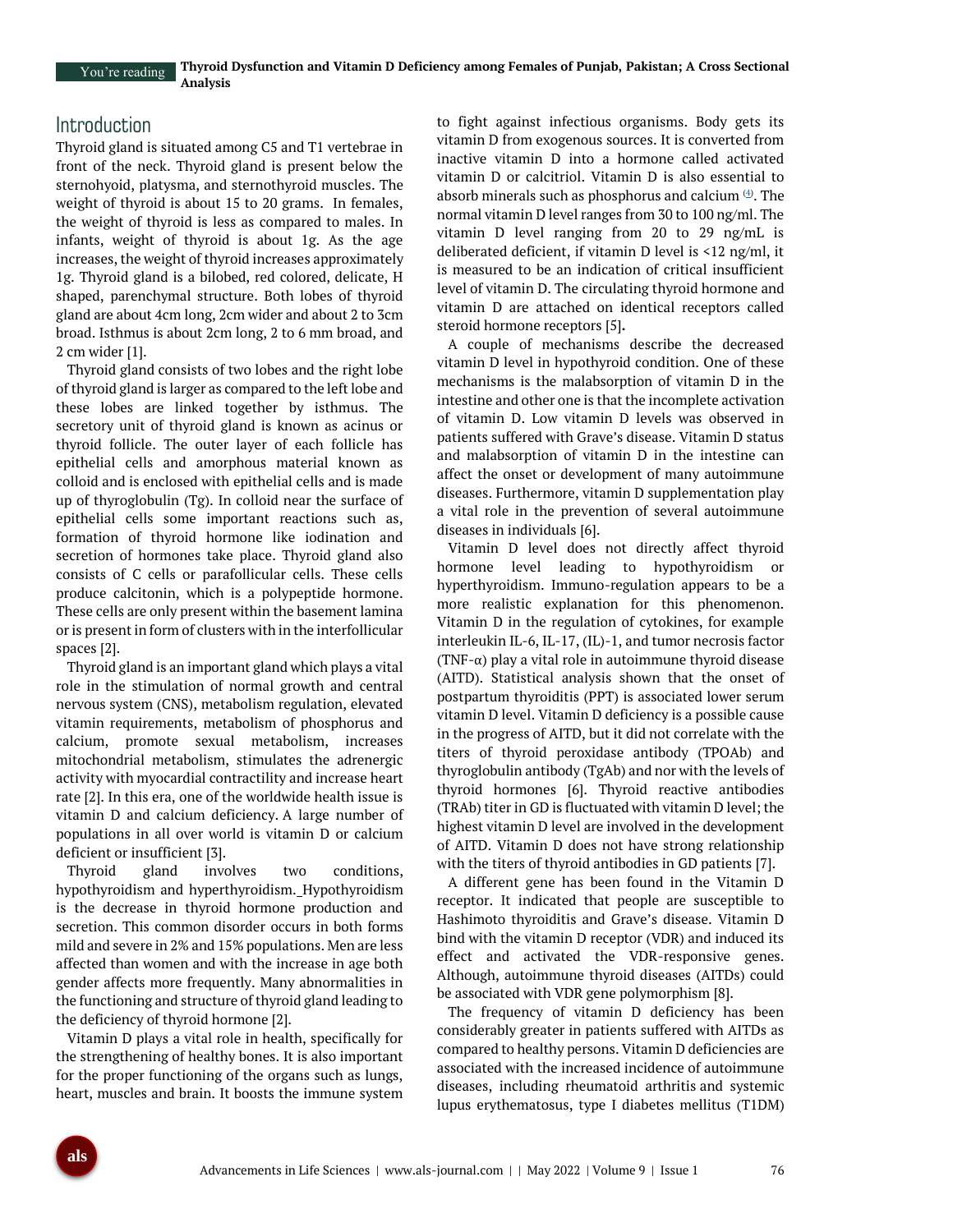#### **Thyroid Dysfunction and Vitamin D Deficiency among Females of Punjab, Pakistan; A Cross Sectional Analysis** You're reading

[8]. Latitude differences play a role in several autoimmune diseases. The incidence of multiple sclerosis (MS) is decreased as vitamin D level increased; the risk of multiple sclerosis is less in sunny areas. The incidence of type 1 diabetes mellitus (T1DM) has direct relation with latitude. It indicated that the less exposure of sun and the less intake of vitamin D supplements in early age, it cause greater risk of type 1 diabetes mellitus (T1DM) [8]. Stimulation of experimental autoimmune thyroiditis can be prevented by vitamin D supplementation and cyclosporine. Variation in thyroid function according to demographic characteristics was also observed. The dominant T-lymphocyte infiltration of the thyroid gland is characterized the Hashimoto's thyroiditis and Graves' disease [9].

Another reasonable explanation is that increased calcium loss from bones in hyperthyroid patients. It led to raised plasma calcium level, activated vitamin D synthesis and parathyroid hormone are does not effected by altered calcium level. The relation between hypothyroidism and vitamin D is stronger than hyperthyroidism. However, vitamin D deficiency has a primary role in the occurrence of thyroid dysfunction [10]. The objective of this study was to check the prevalence of thyroid dysfunction and vitamin D deficiency in females.

## Methods

A cross sectional study was designed to check the prevalence of thyroid disease and its correlation with vitamin D levels in females. The study was carried out at the University of Lahore Teaching Hospital, Lahore, Punjab. The study duration was from November 2019 to February 2020. Female patients with thyroid dysfunction were included in this study. Children and male patients were excluded from this study.

## **LABORATORAY ANALYSIS**

Venous blood was drawn from patient in gel disposable vials (3.5 ml) in aseptic condition. Each sample was centrifuged at four thousand revolutions per minute for five minutes and serums were separated. After the separation of serum, the samples were transferred to the laboratory. Collected specimens were analyzed within 12 hours of collection by using electrochemiluminescence immunoassay (Roche Diagnostics, Indianapolis, Germany).

## **STATISTICAL ANALYSIS**

All pertinent clinical and laboratory information were entered to SPSS version 25.0. categorical data were analyzed using Chi Square test (degree of freedom  $= 0.5$ ).

## Results

In the present study, females were screened for thyroid profile and their vitamin D level was also measured. Blood samples were obtained from 79 individuals (females) for the estimation of thyroid profile and vitamin D level. Patients were divided into seven age groups. Group 1 (11-20yrs), group 2 (21-30yrs), group 3 (31-40yrs), group 4 (41-50yrs), group 5 (51-60yrs), group 6 (61-70yrs) and group 7 (71-80yrs).

| Sr. No. | Age Groups (Years)                | No. of Individuals          |
|---------|-----------------------------------|-----------------------------|
|         | $11 - 20$                         |                             |
|         | $21 - 30$                         |                             |
|         | $31 - 40$                         | 21                          |
|         | $41 - 50$                         | 13                          |
|         | $51 - 60$                         |                             |
|         | $61 - 70$                         |                             |
|         | $71 - 80$                         |                             |
| - - -   | $\sim$ $\sim$<br>$\sim$<br>$\sim$ | $\sim$ $\sim$ $\sim$<br>. . |

**Table 1:** Age groups of screened females for the thyroid profile and Vitamin D

Out of total screened females, the TSH level was lower than 0.4 µIU/ml in 5 females (6.329%), however normal TSH level was observed in 59 females (74.68%). On the other hand, abnormally high level of TSH was recorded in 15 females (18.98%). When T3 level was tested, it was observed that out of 79 females, 75 (95%) females had normal T3 level however, 4 females (5%) had high level of T3. Decreased level of T3 was not observed in any case. When T4 levels of the selected female population was tested, it was found that 6 females (7.59%) had low level of T4, 57 females (72.1%) females had normal, and 16 females (20.25%) had high level of T4.

The serum TSH level >5.5mIU, T3 level <2.4pg/ml and T4 level <0.61ng/dl was considered to be hypothyroid and patients with serum TSH level less than 0.4mIU, T3 level>3.8pg/ml and T4 level >1.1ng/dl was considered to be hyperthyroid. When the results were evaluated, it was observed that out of 79 females who had gone through thyroid profile testing, 70% females had normal thyroid profile. However, hypothyroidism was found in 23% females and 7% females had the condition of hyperthyroidism (Figure 5.1). Out of 18 (23%) reported cases of hypothyroidism, 8 cases were of mild (subclinical) hypothyroidism, 3 cases indicated nonthyroidal illness; rare pituitary hypothyroidism.

When the results were analyzed based on number of thyroid abnormalities and age groups, it was observed that no cases were found in the age group (11-20 years) and age group (71-80 years). However, maximum cases were observed in group (41-50 years) followed by group (31-40 years) and group (61-70 years) as shown in figure 5.2. When the results were analyzed based on number of thyroid abnormalities and age groups, it was observed that no cases were found in the age group (11-20 years) and age group (71-80 years).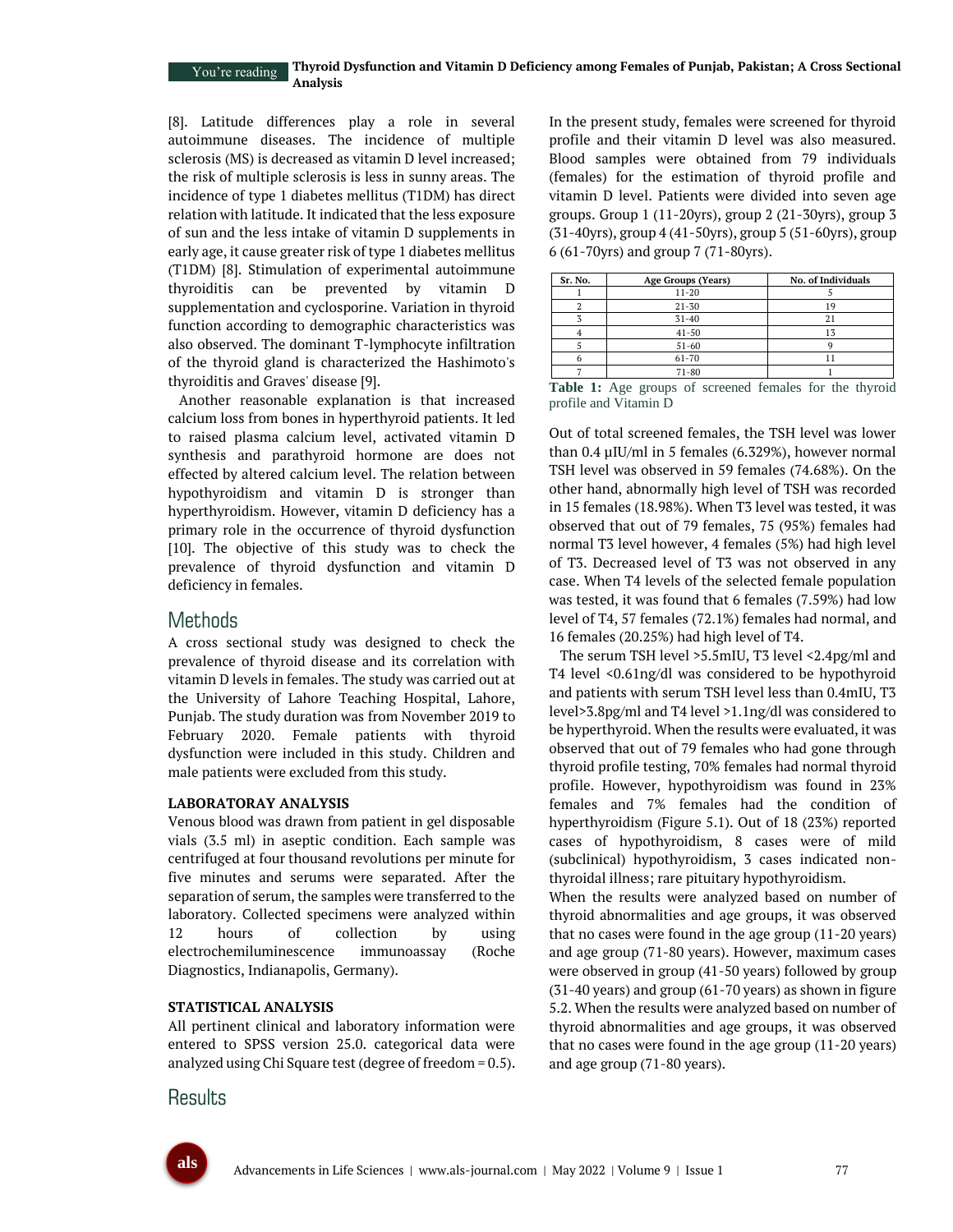**Thyroid Dysfunction and Vitamin D Deficiency among Females of Punjab, Pakistan; A Cross Sectional Analysis** You're reading



**Figure 1:** Percentage of hypothyroidism and hyperthyroidism cases in the tested population.

However, maximum cases were observed in group (41- 50 years) followed by group (31-40 years) and group (61- 70 years) as shown in figure 5.2. The vitamin D levels of studied population was also determined. The level of vitamin D from 20 to 29 ng/mL was considered to be deficient and the vitamin D level was less than 12 ng/ml, it was considered to be an indication of severe vitamin D deficiency. Out of 79 female participants, only 20 (25.31 %) females had normal serum vitamin D levels. Overall, 59 (74.68%) females had vitamin D deficiency as indicated in figure 5.3. When the vitamin D deficiency was correlated with thyroid dysfunction, it was observed that vitamin D levels were non-significantly  $(p = 0.35)$ associated with hypothyroidism.



**Figure 2:** Number of cases of hypothyroidism and hyperthyroidism according to age groups.

The vitamin D levels of studied population was also determined. The level of vitamin D from 20 to 29 ng/mL was considered to be deficient and the vitamin D level was less than 12 ng/ml, it was considered to be an indication of severe vitamin D deficiency. Out of 79 female participants, only 20 (25.31 %) females had normal serum vitamin D levels. Overall, 59 (74.68%) females had vitamin D deficiency as indicated in figure 5.3. When the vitamin D deficiency was correlated with thyroid dysfunction, it was observed that vitamin D levels were non-significantly ( $p = 0.35$ ) associated with hypothyroidism.

## **Discussion**

In the present study, it was observed that majority cases were of hypothyroidism and the age group that is most affected was of females of 41 to 50 years of age. Similarly, Mammen *et al*, has also suggested that in older populations TSH level was high. It was suggested that changing in thyroid tests occur due to many reasons e.g: aging or changing in thyroid and pitutary functions [11].



**Figure 3:** Vitamin D levels screening in the selected population

On the other hand, in china a study was conducted, it revealed that TSH level or serum thyrotropin level were increased with the increase of age independent of thyroid disorders. Females and older adults have low T3 and T3/T4 ratio in relation to increased TSH level, while FT4 values remain normal. Both the females and males showed progressive changes in TSH levels with age [12].

A couple of mechanisms describe the decreased vitamin D level in hypothyroid condition. One of these mechanisms is the malabsorption of vitamin D in the intestine and other one is that, the incomplete activation of vitamin D. Low vitamin D levels was observed in patients suffered with Grave's disease. Vitamin D status and malabsorption of vitamin D in the intestine can affect the onset or development of many autoimmune diseases. Furthermore, vitamin D supplementation play a vital role in the prevention of several autoimmune diseases in individuals.<sup>60</sup> Latest researches have describe the influence of vitamin D on Grave's Disease (GD) and the role of vitamin D binding protein gene in GD. The inflammatory responses were inhibited by vitamin D in human thyroid cells and T cells [13].

It proposed that serum calcium level and vitamin D deficiency has positive correlation with degree and severity of the hypothyroidism [14]. Vitamin D insufficiency was associated with AITD and HT, especially overt hypothyroidism. Low serum vitamin D levels were independently associated with high serum TSH levels [15]. Hashimoto Thyroiditis patient were presented with decreased activated vitamin D level, independently fluctuated TSH level can cause HT. vitamin D level had negative correlation with TSH level.